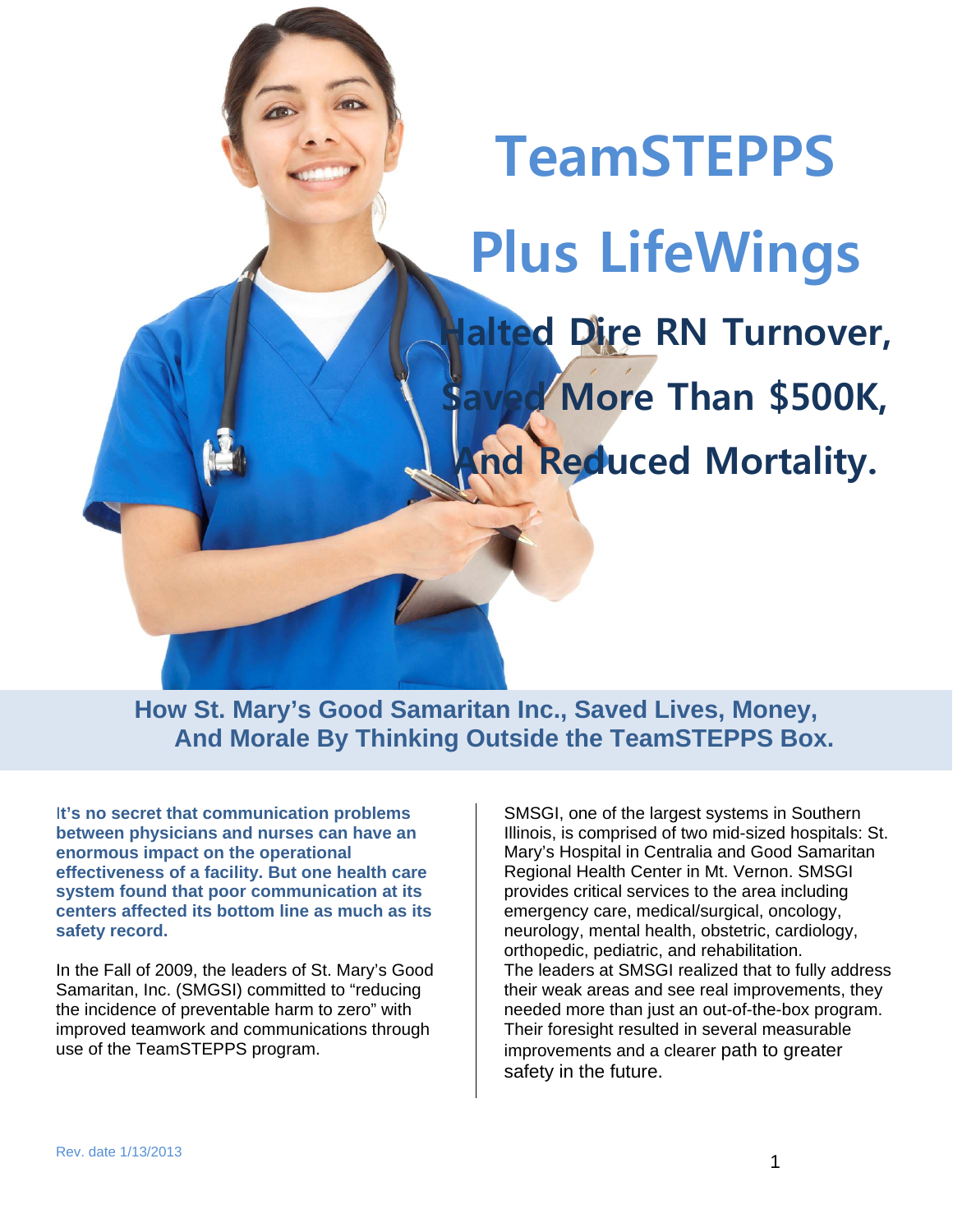# **The Need for Improvement**

In 2008, despite a good record on quality, leaders of the two hospitals acknowledged that their sentinel event baseline, AHRQ results, and risk assessment all pointed to a critical need for change. Nurse retention was dangerously low, staff morale was concerning, and only a very small percentage of staff reported feeling comfortable "speaking up" if they had a concern. Additionally the majority of the hospitals' error cases occurred due to communication problems. Not content to simply throw resources at the problem, their forward-thinking leaders engaged LifeWings, the leader in patient safety improvement programs, to help ensure the success of their TeamSTEPPS program.

# **The Program**

The hospital started working with the Intensive Care Units in January 2010. All non-physician staff training was mandatory. The teams embarked on a customized program based on the LifeWings' fivestep process including:

- Leadership Development
- Risk Assessment
- Teamwork Skills
- Hardwired Safety Tools
- Measurement.

During the Leadership Development phase, hospital leaders focused on developing a shared mental model and teamwork among its influencers as well as establishing criteria for measuring the program's success. The Risk Assessment phase resulted in a documented analysis of the hospitals' weak areas and discrepancies, as well as written criteria to determine which processes should be changed. Tool creation skills and teamwork skills were covered in additional phases.

Pete Caulk, the LifeWings project manager, oversaw the program at both hospitals, and after a thorough assessment, developed customized plans for both based on their unique hurdles to better patient safety. At Good Samaritan, he placed a priority on improving relationships. He stated that, "after assessing the communication-related

problems, we changed the focus of the program to affect what we determined was the root-cause of the issues there—personnel relationships and the staff and physicians' perception of quality at the hospital."

Although there was much work to be done, acceptance and enthusiasm for the program was high. Dr. Daniel R. Hoffman, Administrative Medical Director for Good Samaritan Regional Health Center and SSM Healthcare, stated that, "Everyone got behind the training. With the less-than-optimal environment, everyone knew we had to do something. We could not contain the nurses' enthusiasm and when we received 99% positive feedback on the first phase of the training from physicians, we knew we were on the right track."

The hospitals trained a total of 1014 staff and physicians usually between 80-110 per quarter. They started with the ICU department then moved on to Surgery, OB, and other departments.

> *"When we received 99% positive feedback on the first phase of the training from physicians, we knew we were on the right track."*

*Dr. Daniel R. Hoffman, Administrative Medical Director for Good Samaritan Regional Health Center and SSM Healthcare*

A cornerstone of the LifeWings training is ensuring that hospitals have the knowledge and skills needed for sustained improvements within their own leadership. So in addition to receiving training from LifeWings on-site, the hospital designated a CRM Coordinator and sent their Medical Director, RN educator, a CRNA, and ICU director to the LifeWings Train-the-Trainer program in Memphis, TN. The CRM Coordinator also attended the Memphis training to become more familiar with the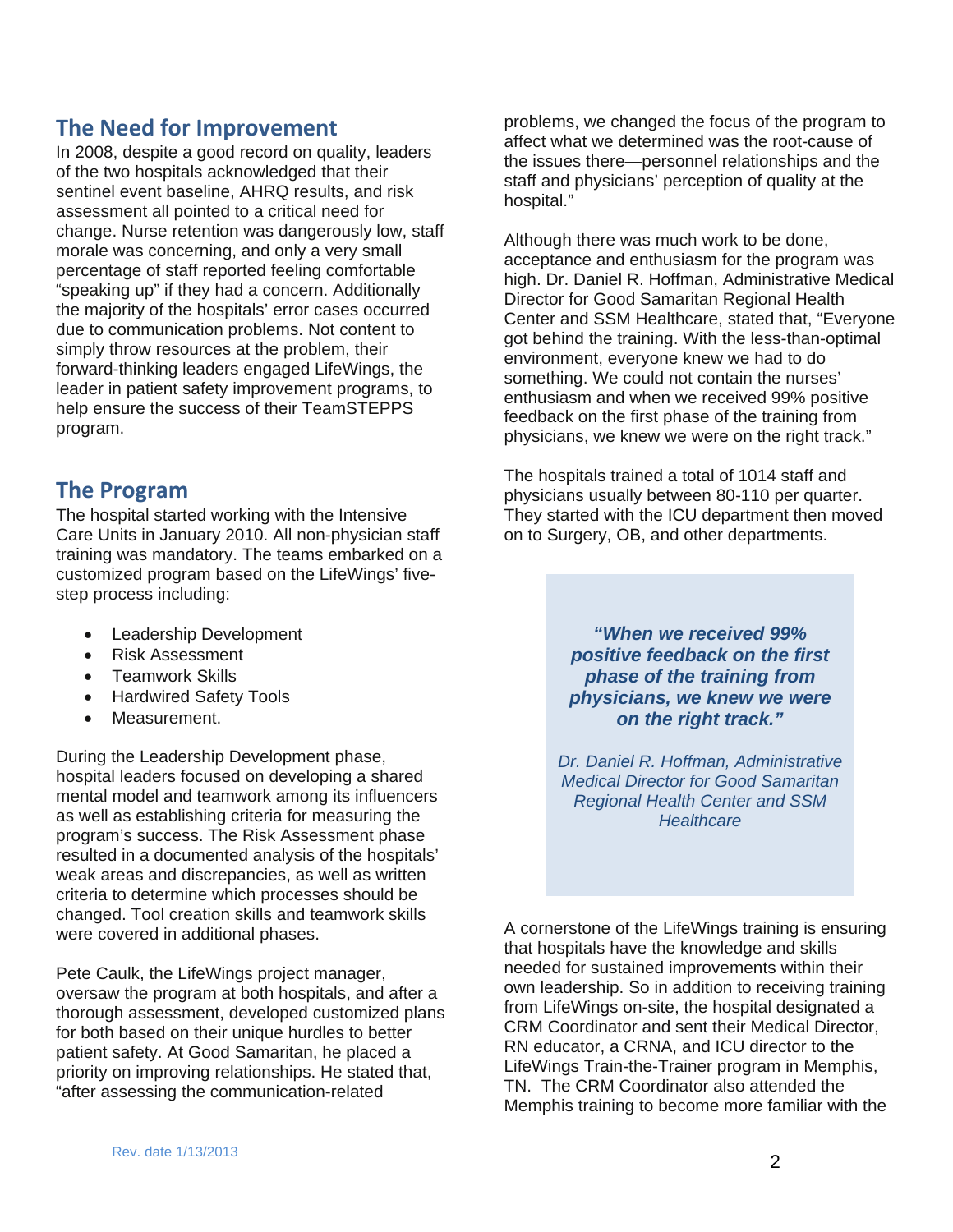LifeWings process and provided invaluable inputs on the training process. The in-house, crossdepartment expertise enabled them to bring the new methodologies and procedures to all the departments consistently and reliably.

## **Results**

Although there is still much work to be done, hospital leadership is thrilled with the results of the program.

### **Reduced RN Turnover**

The most impressive results of the program so far can be see in the reduction in RN turnover and the resulting financial savings. Dr. Hoffman stated that prior to TeamSTEPPs the hospital had a difficult time recruiting nurses but now that the culture has improved, "nurses are anxious to join us."

This improved retention is seen in the hospitals' bottom line. Following are the estimated reductions that occurred as a result of improved nurse retention:



**This improvement alone can be cited as saving the hospital more than \$500k– much more than the cost of the TeamSTEPPS /LifeWings program.** 

### **Reduced Mortality Index**

Mortality rate at both hospitals has been reduced significantly since the TeamSTEPPS/LifeWings implementation. This improvement will enable enormous cost, liability, and morale savings.



### **AHRQ Survey Result Improvements**

Staff and leaders at SMSGI recognize that continuous improvement requires vigilance but they are encouraged and guided by the data in their most recent AHRQ Culture of Safety Survey. Highlights of the results include:

At St. Mary's:

- In 2012 93% of respondents rated physiciannurse collaboration as "excellent."
- The survey conducted after the OB department's 2011 TeamSTEPPS implementation resulted in 90.9% of the measures being in the top percentile – almost all showing significant improvements.
- In 2009 there were three sentinel events in the ICU. To date there have been zero.

At Good Samaritan:

- The percentage of staff rating their units as "excellent" increased from 25% in 2010 to 41% in 2012.
- 73% of the measures improved in 2010- 2012 vice 53% in 2009.
- In 2012 84% of respondents rated physician-nurse collaboration as "excellent."
- There have been zero sentinel events in the ICU since 2010.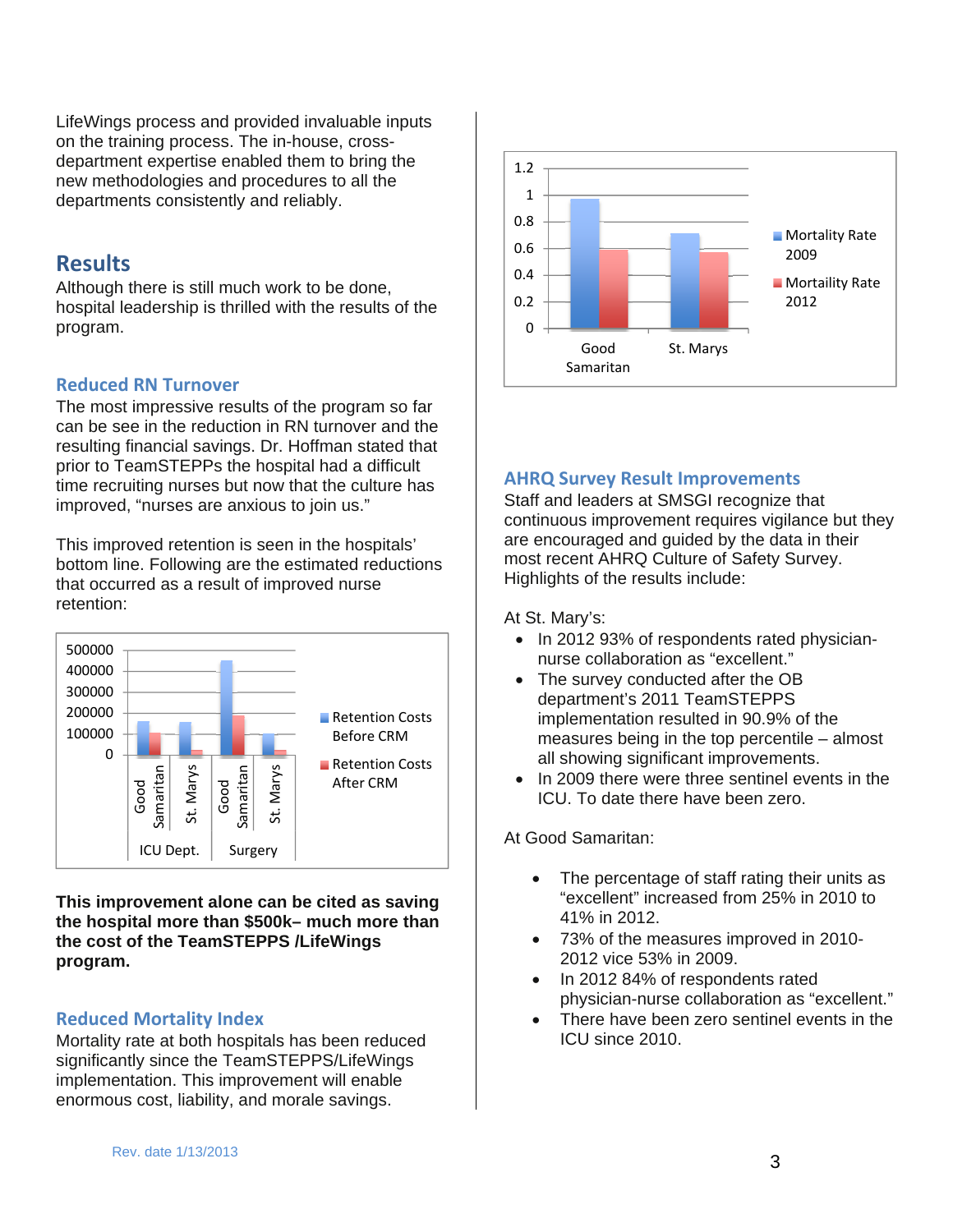*In 2012 93% of respondents rated physician-nurse collaboration as "excellent."* 

*In 2009 there were three sentinel events in the ICU. To date there have been zero.* 

#### **Additional Improvements**

In addition to the numbers, hospital leaders and staff see many day-to-day results such as:

In the LifeWings Hardwired Safety Tool workshop, the team re-tooled 5-6 different forms into one standardized, combined document that makes handoffs more consistent and effective, with no loss of data. The ICU Tools workshops also resulted in a new ICU Room Set-Up checklist. The tool was initially not received warmly, but after an occasion when the department received numerous patients at one time, the staff appreciated the efficiency and improved care when every room was perfectly equipped because of the tool. Staff now rely on that checklist and insist that it be utilized every time a room is turned over. The staff now has the knowledge to create new tools on their own, and more importantly, train staff members on how to use new tools, for lifelong improvements.

Dr. Hoffman credits the training with several incidents that have had a direct and immediate impact on patients' lives. He recalled a surgery event which, because of the use of a checklist, resulted in a patient being spared a potentially harmful allergen. D. Hoffman stated, "…the surgeon asked the question of the patient, even though it had already been asked, hearing the question a different way made the patient understand what was being asked and revealed his potential for harm with part of the scheduled procedure. The surgeon thought to take the extra step because of the training he received." With the training, there is now a plan to train all new staff members on these skills so that these types of "good catches" will continue.

# **Factors of Success**

Dr. Hoffman stated that, "Much of the improvement we have seen can be directly related to the TeamSTEPPS/LifeWings training. I think the fact that we received top-down support and answered the 'what's in it for me' question for our physicians enabled the program to be successful." Dr. Hoffman also points to the program helping to change the mindset of many physicians that success depends entirely on them. He stated that, "In medical school, physicians are taught that ultimately, the right care is dependent entirely on them. This training helped them realize that engaging the team improved outcomes."

Michelle Darnell, VP of Systems Improvement for the hospitals, stated that, "While we were educated in the concepts embedded into the AHRQ's TeamSTEPPS materials, we lacked the structures and processes to operationalize them. The knowledge and credentials that the LifeWings initiative brought into our organization made our staff and physicians comfortable that they could understand and help with the difficult situations that our team leaders and members find themselves in on a daily basis."

# **The Future at SMSGI**

With successful implementations in Surgery and ICU completed, hospital leaders expect to see even greater improvements as the skills and tools are replicated more efficiently in additional departments. They also have a plan for new-hire and refresher training to ensure that the improvements are maintained and refined. Dr. Hoffman stated, "We are excited to see the improvements in the next couple of years when we have hit our stride with these new methodologies. The potential savings from the nurse retention alone could have a game-changing affect on our organization in light of the new and unknown changes to health care coming down the road. We are very happy to have this new foundation of skills to ensure our viability and the continued safety of our patients."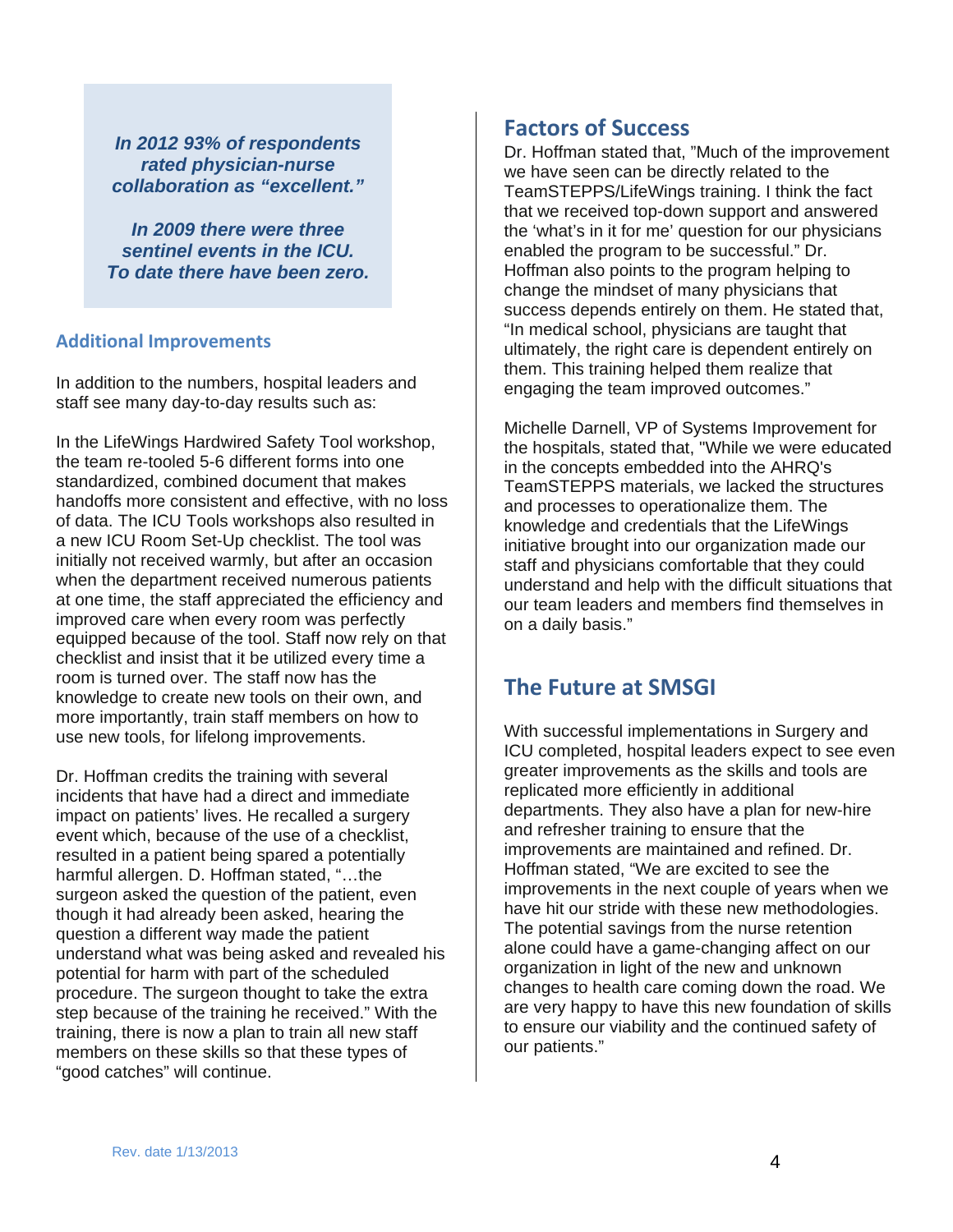#### **Partners with Purpose**

LifeWings, located in Collierville, TN, was founded in 2005 with the sole mission of helping health care providers improve safety with the proven teamwork, safety tools, and methodologies for communication used successfully in high-reliability industries. Their leaders, experts in health care and aviation, were the pioneers in effectively adapting tools proven in the aviation world to the health care setting. Their program succeeds where others have failed because they require their clients to measure

results and have a plan for sustainability. They teach clients how to create safer cultures and teach future employees the methods, so the improvements are systemic, not one-time quick fixes. As a result of industry- wide recognition of the LifeWings program, their team has helped providers nationwide improve service delivery, patient survey scores, and employee satisfaction. Providers that employ the methods in LifeWings programs also reduce exposure to malpractice and loss of reimbursement due to errors.